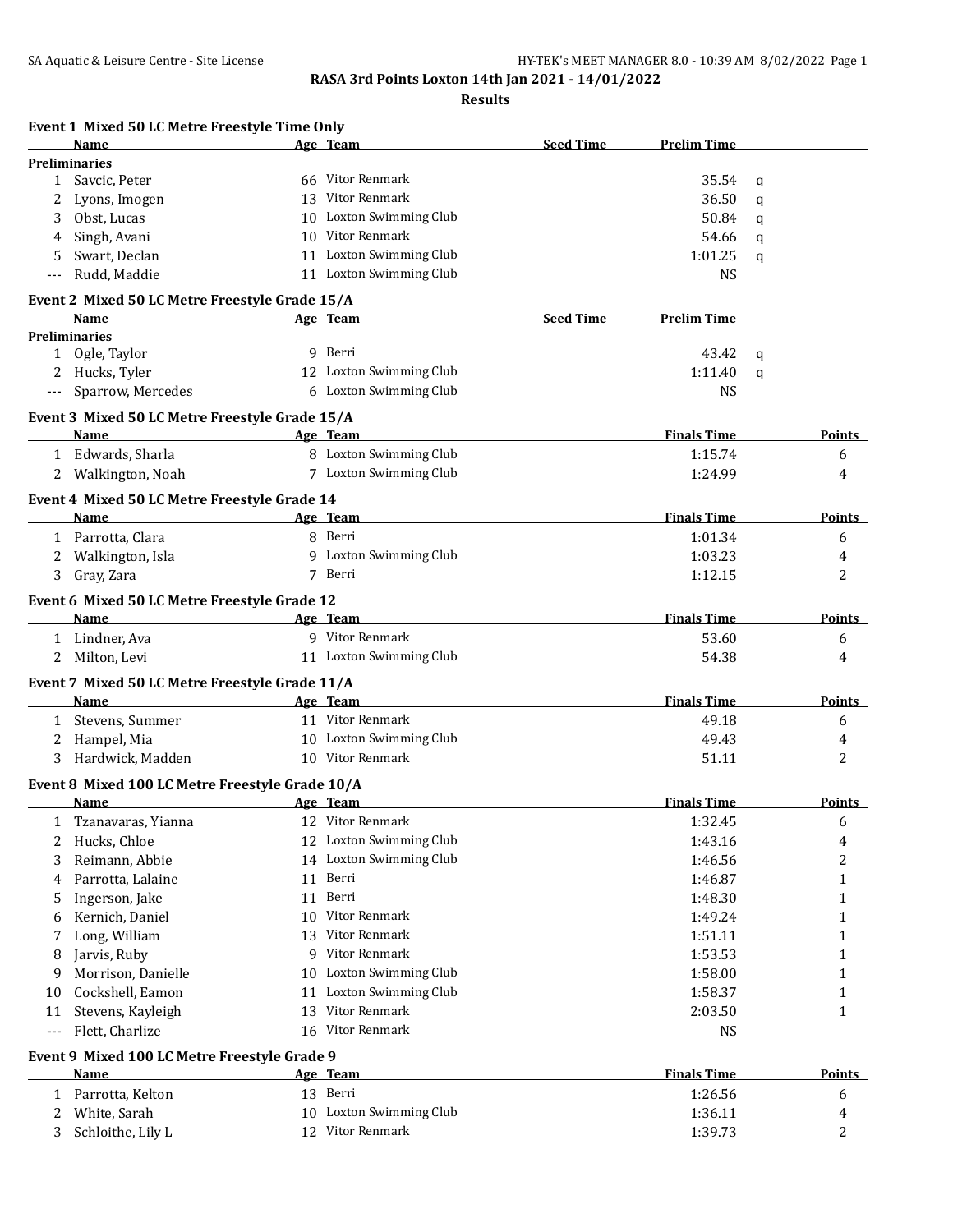|     | (Event 9 Mixed 100 LC Metre Freestyle Grade 9)<br>Name | Age Team                | <b>Finals Time</b> | <b>Points</b> |
|-----|--------------------------------------------------------|-------------------------|--------------------|---------------|
| 4   | Reimann, Caleb                                         | 10 Loxton Swimming Club | 1:49.87            | $\mathbf{1}$  |
| 5   | Swart, Lacey                                           | 9 Loxton Swimming Club  | 1:50.04            | $\mathbf{1}$  |
| --- | Gray, Lachlan                                          | 11 Berri                | <b>NS</b>          |               |
|     | Event 10 Mixed 100 LC Metre Freestyle Grade 8          |                         |                    |               |
|     | <b>Name</b>                                            | Age Team                | <b>Finals Time</b> | <b>Points</b> |
|     | 1 White, Courtney                                      | 12 Loxton Swimming Club | 1:24.75            | 6             |
| 2   | Kassebaum, Alexander                                   | 13 Berri                | 1:28.00            | 4             |
| 3   | Grosser, Maddie                                        | 13 Loxton Swimming Club | 1:28.68            | 2             |
| 4   | Knight, Ian                                            | 59 Berri                | 1:31.72            | 1             |
| 5   | Long, Emme                                             | 11 Loxton Swimming Club | 1:44.22            | 1             |
|     | Event 11 Mixed 100 LC Metre Freestyle Grade 7          |                         |                    |               |
|     | Name                                                   | Age Team                | <b>Finals Time</b> | <b>Points</b> |
|     | 1 Hale, Trini                                          | 42 Loxton Swimming Club | 1:27.14            | 6             |
| 2   | Thompson, Grace                                        | 16 Vitor Renmark        | 1:28.11            |               |
| 3   | Sims, Oliver                                           | 13 Berri                | 1:29.41            |               |
| 4   | Rothe, Lily                                            | 14 Berri                | 1:34.65            |               |
| 5   | Ingerson, Sophie                                       | 13 Berri                | 1:35.11            |               |
|     | Event 12 Mixed 100 LC Metre Freestyle Grade 6          |                         |                    |               |
|     | Name                                                   | Age Team                | <b>Finals Time</b> | <b>Points</b> |
|     | 1 Teare, Holly                                         | 14 Vitor Renmark        | 1:18.89            |               |
| 2   | Hoffmann, Sophie                                       | 21 Vitor Renmark        | 1:24.14            |               |
| 3   | Thompson, Sophie                                       | 15 Vitor Renmark        | 1:30.09            |               |
| 4   | Slagter, Kian                                          | 16 Loxton Swimming Club | 1:35.59            |               |
|     | Event 13 Mixed 100 LC Metre Freestyle Grade 5          |                         |                    |               |
|     | Name                                                   | Age Team                | <b>Finals Time</b> | Points        |
| 1   | Stokes, Lachlan                                        | 16 Berri                | 1:14.43            |               |
| 2   | Martinson, Paityn                                      | 15 Vitor Renmark        | 1:18.93            |               |
| 3   | Stokes, Brett                                          | 49 Berri                | 1:27.65            |               |
| 4   | Sims, Zoe                                              | 15 Berri                | 1:31.29            |               |
|     | Event 14 Mixed 100 LC Metre Freestyle Grade 4          |                         |                    |               |
|     | Name                                                   | Age Team                | <b>Finals Time</b> | <b>Points</b> |
| 1   | Flett, Heath                                           | 14 Vitor Renmark        | 1:17.34            |               |
| 2   | Binder, Harry                                          | 17 Loxton Swimming Club | 1:17.70            |               |
| 3   | Gibbs, Saskia                                          | 13 Loxton Swimming Club | 1:17.82            |               |
| 4   | Kassebaum, Amity                                       | 13 Berri                | 1:20.53            |               |
| 5   | Kassebaum, Emily                                       | 20 Berri                | 1:22.44            |               |
| 6   | Inglis, Hayley                                         | 17 Loxton Swimming Club | 1:24.38            |               |
|     | Event 15 Mixed 100 LC Metre Freestyle Grade 3          |                         |                    |               |
|     | Name                                                   | Age Team                | <b>Finals Time</b> | <b>Points</b> |
| 1   | Marks, Lachlan                                         | 15 Berri                | 1:11.30            |               |
| 2   | Moore, Rory                                            | 15 Berri                | 1:12.10            |               |
| 3   | White, Lucas                                           | 14 Loxton Swimming Club | 1:13.89            |               |
| 4   | Furniss, Jordana                                       | 15 Loxton Swimming Club | 1:14.46            |               |
| 5   | Lambert, Jenna                                         | 16 Vitor Renmark        | 1:18.38            |               |
|     | Event 16 Mixed 100 LC Metre Freestyle Grade 2          |                         |                    |               |
|     | Name                                                   | Age Team                | <b>Finals Time</b> | <b>Points</b> |
| 1   | Verrall, Brock                                         | 25 Berri                | 1:06.34            |               |
| 2   | Riedel, Hugh                                           | 12 Vitor Renmark        | 1:08.36            |               |
| 3   | White, Bailey                                          | 15 Loxton Swimming Club | 1:10.15            |               |
|     | Wishart, Charlotte                                     | 15 Berri                | 1:11.18            |               |
| 4   |                                                        |                         |                    |               |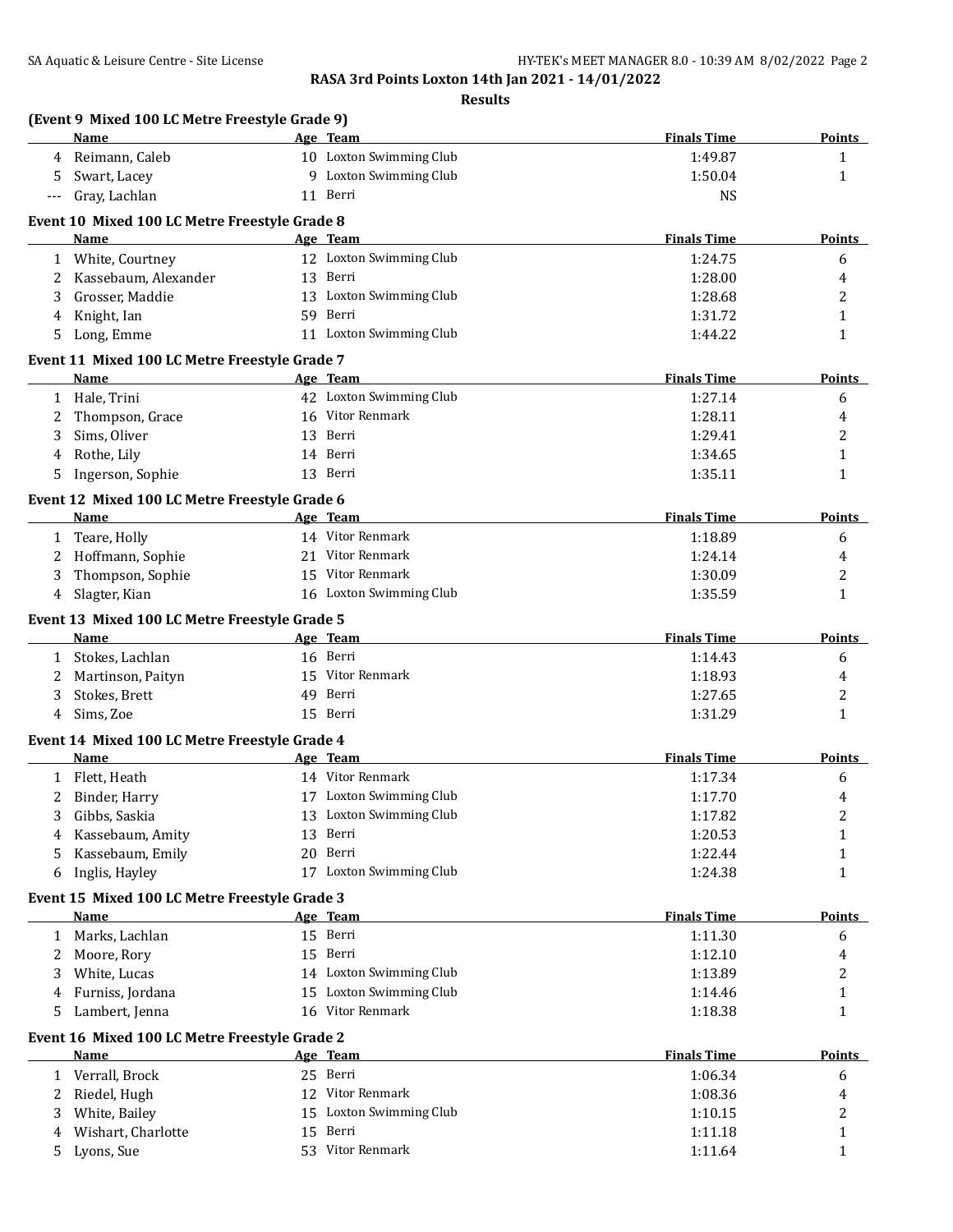| (Event 16 Mixed 100 LC Metre Freestyle Grade 2)                |                         |                             |                    |
|----------------------------------------------------------------|-------------------------|-----------------------------|--------------------|
| Name                                                           | Age Team                | <b>Finals Time</b>          | <b>Points</b>      |
| 6 Inglis, Jessica                                              | 15 Loxton Swimming Club | 1:13.03                     | 1                  |
| 7 Harding, Oscar                                               | 18 Berri                | 1:13.80                     | 1                  |
| Event 17 Mixed 100 LC Metre Freestyle Grade 1                  |                         |                             |                    |
| Name                                                           | Age Team                | <b>Finals Time</b>          | <b>Points</b>      |
| 1 Hoffmann, Ethan                                              | 16 Vitor Renmark        | 1:04.01                     | 6                  |
| 2 Harding, Jasper                                              | 18 Berri                | 1:09.15                     | 4                  |
| Cockshell, Lucas<br>3                                          | 16 Loxton Swimming Club | 1:09.52                     | 2                  |
| 4 Long, Maddy                                                  | 16 Loxton Swimming Club | 1:13.41                     | 1                  |
| Event 18 Mixed 100 LC Metre Freestyle Grade A                  |                         |                             |                    |
| Name                                                           | Age Team                | <b>Finals Time</b>          | <b>Points</b>      |
| 1 Stone, Ollie                                                 | 24 Loxton Swimming Club | 1:09.41                     | 6                  |
| Event 19 Mixed 100 LC Metre Freestyle Grade B                  |                         |                             |                    |
| Name                                                           | Age Team                | <b>Finals Time</b>          | <b>Points</b>      |
| 1 White, Jordan                                                | 17 Loxton Swimming Club | 1:00.69                     | 6                  |
| Event 23 Mixed 50 LC Metre Butterfly Time Only                 |                         |                             |                    |
| Name<br><u> 1990 - Johann John Stone, martin eta politikar</u> | Age Team                | <b>Finals Time</b>          |                    |
| 1 Lyons, Imogen                                                | 13 Vitor Renmark        | 40.70                       |                    |
| 2 Schloithe, Lily L                                            | 12 Vitor Renmark        | 53.21                       |                    |
| 3 Jarvis, Ruby                                                 | 9 Vitor Renmark         | 1:11.31                     |                    |
| Event 24 Mixed 50 LC Metre Butterfly Grade 15/A                |                         |                             |                    |
| Name                                                           | Age Team                | <b>Finals Time</b>          | <b>Points</b>      |
| 1 Cockshell, Eamon                                             | 11 Loxton Swimming Club | 1:16.30                     | 6                  |
| --- Gray, Lachlan                                              | 11 Berri                | <b>NS</b>                   |                    |
| Event 25 Mixed 50 LC Metre Butterfly Grade 15/A                |                         |                             |                    |
| Name                                                           | Age Team                | <b>Finals Time</b>          | <b>Points</b>      |
| 1 Hampel, Mia                                                  | 10 Loxton Swimming Club | 1:14.28                     | 6                  |
| 2 Morrison, Danielle                                           | 10 Loxton Swimming Club | 1:15.63                     | 4                  |
| Event 26 Mixed 50 LC Metre Butterfly Grade 14                  |                         |                             |                    |
| <b>Name</b>                                                    | Age Team                | <b>Finals Time</b>          | <b>Points</b>      |
| Reimann, Abbie                                                 | 14 Loxton Swimming Club | 56.82                       | 6                  |
| 1<br>Parrotta, Lalaine<br>2                                    | 11 Berri                | 59.40                       |                    |
| Stevens, Summer<br>3                                           | 11 Vitor Renmark        | 1:06.11                     | 4<br>2             |
|                                                                |                         |                             |                    |
| Event 27 Mixed 50 LC Metre Butterfly Grade 13<br>Name          | Age Team                | <b>Finals Time</b>          | <b>Points</b>      |
| 1 Parrotta, Kelton                                             | 13 Berri                | 52.78                       |                    |
|                                                                | 13 Berri                |                             | 6                  |
| Ingerson, Sophie<br>2<br>Swart, Lacey<br>3                     | 9 Loxton Swimming Club  | 54.51<br>1:02.21            | 4<br>2             |
|                                                                |                         |                             |                    |
| Event 28 Mixed 50 LC Metre Butterfly Grade 12                  |                         |                             |                    |
| Name<br>1 Kassebaum, Alexander                                 | Age Team<br>13 Berri    | <b>Finals Time</b><br>52.57 | <b>Points</b><br>6 |
|                                                                |                         |                             |                    |
| Event 29 Mixed 50 LC Metre Butterfly Grade 11/A<br>Name        | Age Team                | <b>Finals Time</b>          | <b>Points</b>      |
| 1 White, Sarah                                                 | 10 Loxton Swimming Club | 48.31                       | 6                  |
|                                                                |                         |                             |                    |
| Event 30 Mixed 100 LC Metre Butterfly Grade 10/A<br>Name       | Age Team                | <b>Finals Time</b>          | <b>Points</b>      |
| Marks, Lachlan<br>1                                            | 15 Berri                | 1:32.34                     | 6                  |
| 2 Furniss, Jordana                                             | 15 Loxton Swimming Club | 1:36.45                     | 4                  |
| 3 Hoffmann, Sophie                                             | 21 Vitor Renmark        | 1:36.80                     | 2                  |
|                                                                |                         |                             |                    |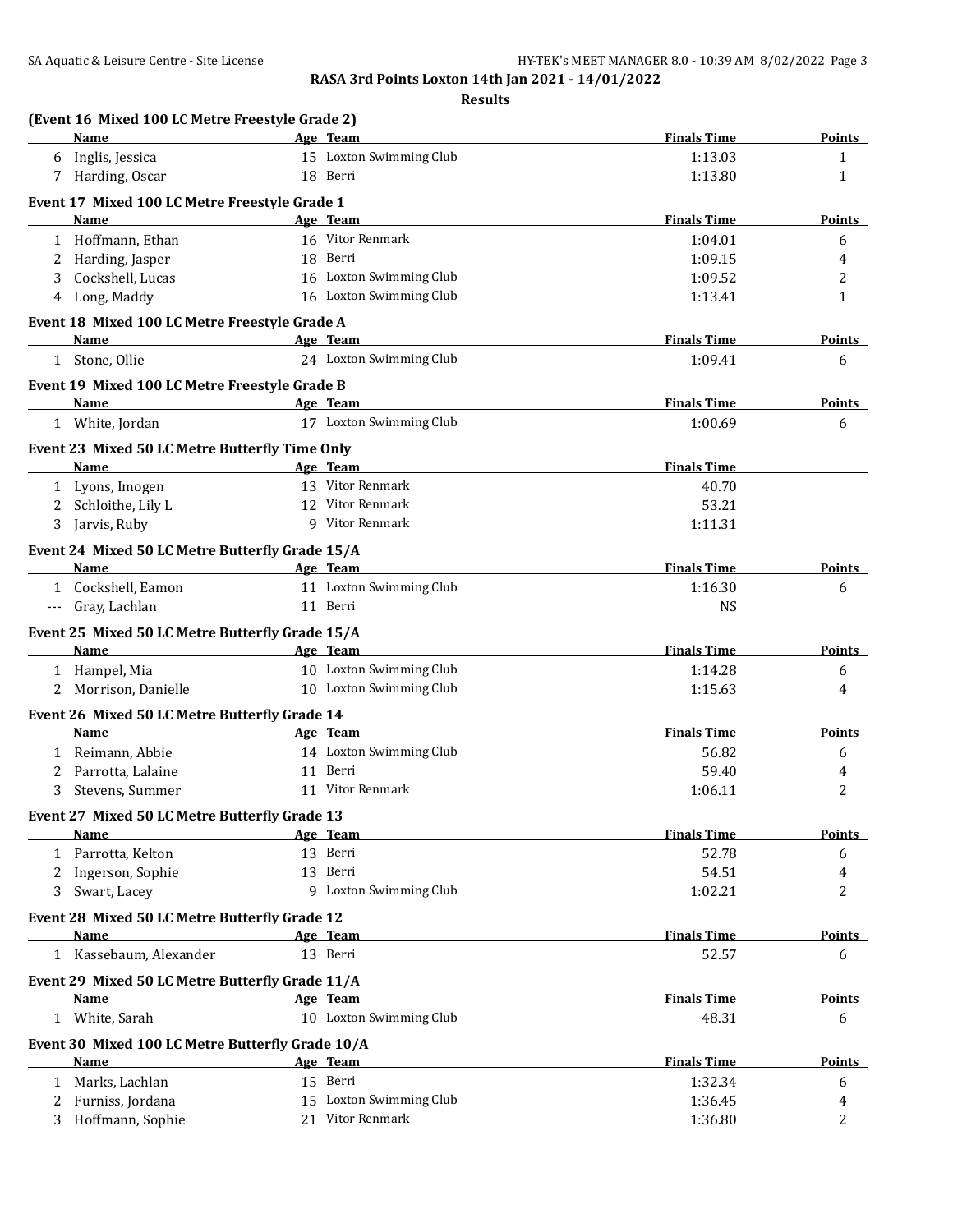|       | (Event 30 Mixed 100 LC Metre Butterfly Grade 10/A)<br>Name |          | Age Team                  |                          | <b>Finals Time</b>      | Points        |
|-------|------------------------------------------------------------|----------|---------------------------|--------------------------|-------------------------|---------------|
| 4     | Grosser, Maddie                                            |          | 13 Loxton Swimming Club   |                          | 1:46.88                 | $\mathbf{1}$  |
| 5     | Sims, Oliver                                               |          | 13 Berri                  |                          | 1:51.59                 | 1             |
| 6     | Flett, Heath                                               |          | 14 Vitor Renmark          |                          | 1:55.65                 | 1             |
| 7     | White, Courtney                                            |          | 12 Loxton Swimming Club   |                          | 1:58.17                 | 1             |
| 8     | Long, Emme                                                 |          | 11 Loxton Swimming Club   |                          | 1:59.80                 | 1             |
| 9     | Rothe, Lily                                                |          | 14 Berri                  |                          | 2:01.23                 | 1             |
| ---   | Teare, Holly                                               |          | 14 Vitor Renmark          |                          | <b>NS</b>               |               |
|       | Event 31 Mixed 100 LC Metre Butterfly Grade 9              |          |                           |                          |                         |               |
|       | <b>Name</b>                                                |          | Age Team                  |                          | <b>Finals Time</b>      | <b>Points</b> |
|       | 1 Wishart, Charlotte                                       |          | 15 Berri                  |                          | 1:31.84                 | 6             |
| 2     | Stokes, Lachlan                                            |          | 16 Berri                  |                          | 1:39.38                 | 4             |
| 3     | Cockshell, Lucas                                           |          | 16 Loxton Swimming Club   |                          | 1:39.83                 | 2             |
| 4     | White, Lucas                                               |          | 14 Loxton Swimming Club   |                          | 1:51.93                 | $\mathbf{1}$  |
| ---   | Binder, Harry                                              |          | 17 Loxton Swimming Club   |                          | <b>NS</b>               |               |
| $---$ | Kassebaum, Amity                                           |          | 13 Berri                  |                          | <b>NS</b>               |               |
| ---   | Kassebaum, Emily                                           |          | 20 Berri                  |                          | <b>NS</b>               |               |
|       | Event 32 Mixed 100 LC Metre Butterfly Grade 8              |          |                           |                          |                         |               |
|       | Name                                                       | Age Team |                           |                          | <b>Finals Time</b>      | Points        |
|       | 1 Inglis, Jessica                                          |          | 15 Loxton Swimming Club   |                          | 1:35.95                 | 6             |
| 2     | Inglis, Hayley                                             |          | 17 Loxton Swimming Club   |                          | 1:41.39                 | 4             |
| 3     | Stokes, Brett                                              |          | 49 Berri                  |                          | 1:42.33                 | 2             |
|       |                                                            |          |                           |                          |                         |               |
|       | Event 33 Mixed 100 LC Metre Butterfly Grade 7              |          |                           |                          | <b>Finals Time</b>      |               |
|       | Name                                                       |          | Age Team                  |                          |                         | Points        |
|       | 1 Harding, Oscar                                           |          | 18 Berri                  |                          | 1:33.67                 | 6             |
|       | 2 Gibbs, Saskia                                            |          | 13 Loxton Swimming Club   |                          | 1:33.89                 | 4             |
|       | Event 34 Mixed 100 LC Metre Butterfly Grade 6              |          |                           |                          |                         |               |
|       | Name                                                       | Age Team |                           |                          | <b>Finals Time</b>      | <b>Points</b> |
|       | 1 Hoffmann, Ethan                                          |          | 16 Vitor Renmark          |                          | 1:19.27                 | 6             |
|       | Event 35 Mixed 100 LC Metre Butterfly Grade 5              |          |                           |                          |                         |               |
|       | Name                                                       | Age Team |                           |                          | <b>Finals Time</b>      | <b>Points</b> |
|       | 1 White, Bailey                                            |          | 15 Loxton Swimming Club   |                          | 1:19.38                 | 6             |
|       | 2 Harding, Jasper                                          |          | 18 Berri                  |                          | 1:26.38                 | 4             |
|       | Event 36 Mixed 100 LC Metre Butterfly Grade 4              |          |                           |                          |                         |               |
|       | <b>Name</b>                                                |          | Age Team                  |                          | <b>Finals Time</b>      | Points        |
|       | 1 Long, Maddy                                              |          | 16 Loxton Swimming Club   |                          | 1:25.38                 | 6             |
|       | Event 38 Mixed 100 LC Metre Butterfly Grade 2              |          |                           |                          |                         |               |
|       | Name                                                       |          | Age Team                  |                          | <b>Finals Time</b>      | <b>Points</b> |
|       | 1 White, Jordan                                            |          | 17 Loxton Swimming Club   |                          | 1:11.26                 | 6             |
|       | --- Verrall, Brock                                         |          | 25 Berri                  |                          | <b>NS</b>               |               |
|       | Event 39 Mixed 200 LC Metre Medley Relay Grade 15          |          |                           |                          |                         |               |
|       | <b>Team</b>                                                |          | <u>Relay</u>              |                          | <b>Finals Time</b>      | Points        |
|       | 1 Loxton Swimming Club                                     |          | A                         |                          | 4:51.95                 | 10            |
|       | 1) Sparrow, Mercedes W6                                    |          | 2) Morrison, Danielle W10 | 3) Hucks, Tyler M12      | 4) Hampel, Mia W10      |               |
|       | 2 Berri                                                    |          | A                         |                          | 4:52.72                 | 7             |
|       | 1) Parrotta, Clara W8                                      |          | 2) Gray, Lachlan M11      | 3) Parrotta, Lalaine W11 | 4) Ogle, Taylor W9      |               |
|       | 3 Loxton Swimming Club                                     |          | B                         |                          | 5:28.58                 | 3             |
|       | 1) Walkington, Isla W9                                     |          | 2) Edwards, Sharla W8     | 3) Walkington, Noah M7   | 4) Cockshell, Eamon M11 |               |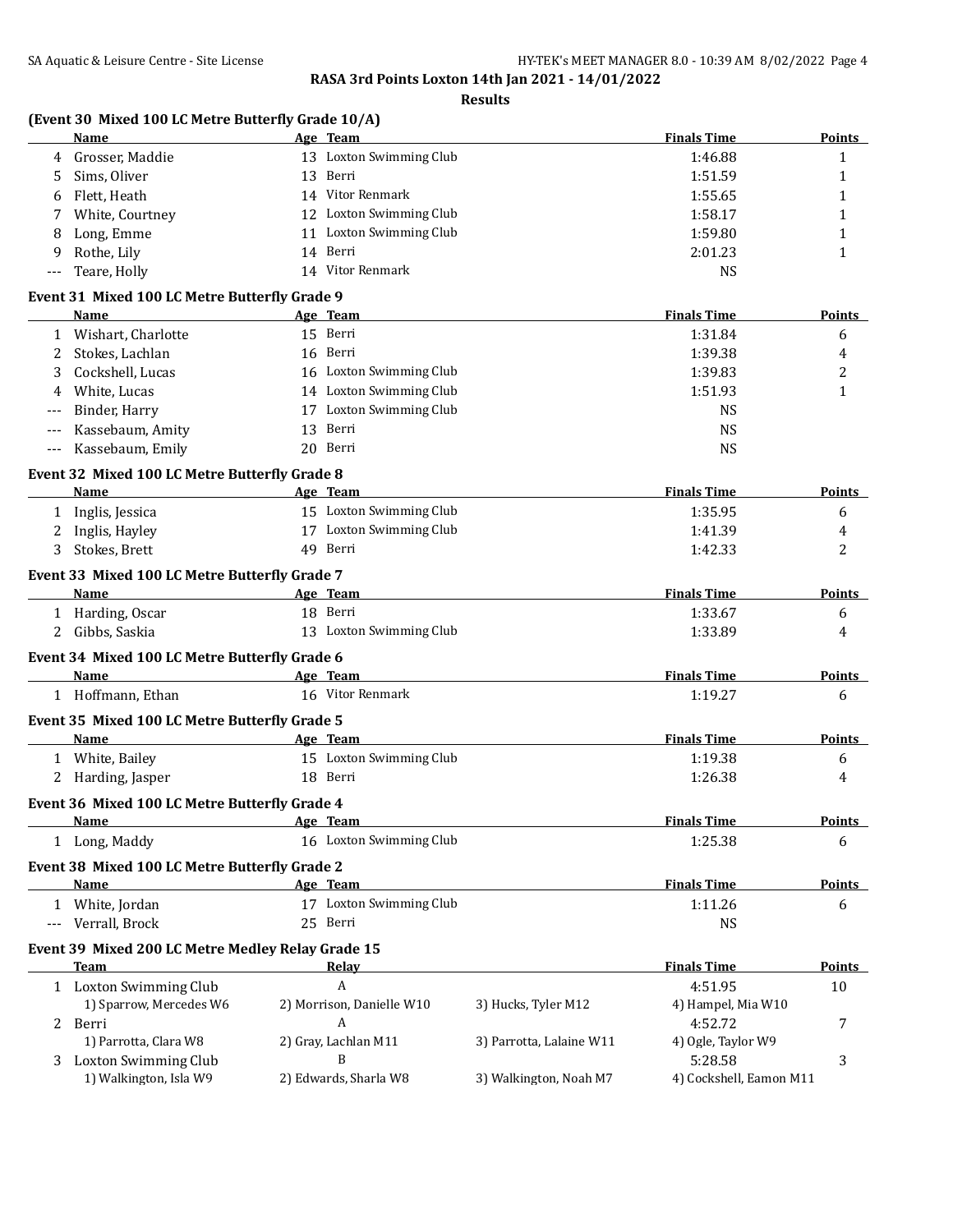|   | Team                                                               | Relay                                                        |                             | <b>Finals Time</b>       | Points        |
|---|--------------------------------------------------------------------|--------------------------------------------------------------|-----------------------------|--------------------------|---------------|
|   | 1 Vitor Renmark                                                    | A                                                            |                             | 4:08.72                  | 10            |
|   | 1) Singh, Avani W10                                                | 2) Stevens, Summer W11                                       | 3) Tzanavaras, Yianna W12   | 4) Flett, Charlize W16   |               |
|   | 2 Berri                                                            | A                                                            |                             | 4:16.31                  | 7             |
|   | 1) Ingerson, Jake M11                                              | 2) Parrotta, Clara W8                                        | 3) Gray, Zara W7            | 4) Parrotta, Lalaine W11 |               |
|   | 3 Loxton Swimming Club                                             | A                                                            |                             | 4:18.37                  | 3             |
|   | 1) Morrison, Danielle W10                                          | 2) Reimann, Abbie W14                                        | 3) Swart, Lacey W9          | 4) Walkington, Isla W9   |               |
|   | 4 Loxton Swimming Club                                             | B                                                            |                             | 5:06.57                  | $\mathbf{1}$  |
|   | 1) Hucks, Chloe W12                                                | 2) Edwards, Sharla W8                                        | 3) Hucks, Tyler M12         | 4) Cockshell, Eamon M11  |               |
|   | Event 41 Mixed 200 LC Metre Medley Relay Grade 13                  |                                                              |                             |                          |               |
|   | Team                                                               | Relay                                                        |                             | <b>Finals Time</b>       | Points        |
|   | 1 Berri                                                            | A                                                            |                             | 3:43.89                  | 10            |
|   | 1) Gray, Lachlan M11                                               | 2) Ingerson, Sophie W13                                      | 3) Kassebaum, Alexander M13 | 4) Parrotta, Kelton M13  |               |
|   | 2 Loxton Swimming Club                                             | A                                                            |                             | 3:58.36                  | 7             |
|   | 1) Reimann, Caleb M10                                              |                                                              |                             |                          |               |
|   |                                                                    | 2) Milton, Levi M11<br>$\mathbf{A}$                          | 3) Slagter, Kian M16        | 4) Swart, Lacey W9       |               |
| 3 | Vitor Renmark                                                      |                                                              |                             | 4:02.36                  | 3             |
|   | 1) Jarvis, Ruby W9                                                 | 2) Stevens, Kayleigh W13                                     | 3) Hoffmann, Sophie W21     | 4) Long, William M13     |               |
|   | Loxton Swimming Club                                               | B                                                            |                             | DQ                       |               |
|   |                                                                    | Stroke Infraction swimmer #4: Non-simultaneous kick - breast |                             |                          |               |
|   | 1) Inglis, Hayley W17                                              | 2) Walkington, Isla W9                                       | 3) Reimann, Abbie W14       | 4) Hampel, Mia W10       |               |
|   | Event 42 Mixed 200 LC Metre Medley Relay Grade 12                  |                                                              |                             |                          |               |
|   | <b>Team</b>                                                        | Relay                                                        |                             | <b>Finals Time</b>       | Points        |
|   | 1 Loxton Swimming Club                                             | $\mathbf{A}$                                                 |                             | 3:34.50                  | 10            |
|   | 1) Grosser, Maddie W13                                             | 2) Stone, Ollie M24                                          | 3) White, Sarah W10         | 4) White, Courtney W12   |               |
|   | 2 Berri                                                            | A                                                            |                             | 3:47.39                  | 7             |
|   | 1) Ingerson, Sophie W13                                            | 2) Knight, Ian M59                                           | 3) Parrotta, Kelton M13     | 4) Rothe, Lily W14       |               |
|   | 3 Loxton Swimming Club                                             | B                                                            |                             | 4:06.55                  | 3             |
|   | 1) Inglis, Hayley W17                                              | 2) Slagter, Kian M16                                         | 3) Sparrow, Mercedes W6     | 4) Milton, Levi M11      |               |
|   |                                                                    |                                                              |                             |                          |               |
|   | Event 43 Mixed 200 LC Metre Medley Relay Grade 11/A<br><b>Team</b> | Relay                                                        |                             | <b>Finals Time</b>       | <b>Points</b> |
|   |                                                                    | A                                                            |                             | 3:20.64                  |               |
|   | 1 Vitor Renmark                                                    |                                                              |                             |                          | 10            |
|   | 1) Flett, Heath M14                                                | 2) Hardwick, Madden M10                                      | 3) Lindner, Ava W9          | 4) Stevens, Summer W11   |               |
|   | 2 Loxton Swimming Club                                             | A                                                            |                             | 3:27.84                  | 7             |
|   | 1) Grosser, Maddie W13                                             | 2) Long, Emme W11                                            | 3) Gibbs, Saskia W13        | 4) Milton, Levi M11      |               |
|   | 3 Berri                                                            | A                                                            |                             | 3:44.31                  | 3             |
|   | 1) Kassebaum, Alexander M13                                        | 2) Sims, Zoe W15                                             | 3) Knight, Ian M59          | 4) Ogle, Taylor W9       |               |
|   | <b>Loxton Swimming Club</b>                                        | B                                                            |                             | DQ                       |               |
|   |                                                                    | Stroke Infraction swimmer #4: Non-simultaneous arms - breast |                             |                          |               |
|   | 1) Reimann, Caleb M10                                              | 2) Hampel, Mia W10                                           | 3) White, Courtney W12      | 4) White, Sarah W10      |               |
|   | Event 44 Mixed 200 LC Metre Medley Relay Grade 10/A                |                                                              |                             |                          |               |
|   | <b>Team</b>                                                        | <u>Relay</u>                                                 |                             | <b>Finals Time</b>       | <b>Points</b> |
| 1 | Vitor Renmark                                                      | A                                                            |                             | 2:47.57                  | 10            |
|   | 1) Hoffmann, Sophie W21                                            | 2) Martinson, Paityn W15                                     | 3) Thompson, Grace W16      | 4) Flett, Charlize W16   |               |
|   | 2 Loxton Swimming Club                                             | B                                                            |                             | 3:00.60                  | 7             |
|   |                                                                    |                                                              |                             |                          |               |
|   |                                                                    |                                                              |                             |                          |               |
|   | 1) Hale, Trini W42                                                 | 2) Inglis, Jessica W15<br>B                                  | 3) Cockshell, Lucas M16     | 4) Furniss, Jordana W15  |               |
|   | Vitor Renmark                                                      |                                                              |                             | 3:01.10                  | 3             |
|   | 1) Teare, Holly W14                                                | 2) Kernich, Daniel M10                                       | 3) Tzanavaras, Yianna W12   | 4) Long, William M13     |               |
|   | 4 Berri                                                            | A                                                            |                             | 3:01.98                  | $\mathbf{1}$  |
|   | 1) Ingerson, Jake M11                                              | 2) Sims, Oliver M13                                          | 3) Marks, Lachlan M15       | 4) Stokes, Lachlan M16   |               |
|   | Loxton Swimming Club                                               | A                                                            |                             | 3:06.70                  | 1             |
|   | 1) White, Lucas M14                                                | 2) Hucks, Chloe W12                                          | 3) Swart, Lacey W9          | 4) Cockshell, Eamon M11  |               |
|   | 6 Berri                                                            | B                                                            |                             | 3:30.08                  | 1             |
|   | 1) Kassebaum, Alexander M13                                        | 2) Parrotta, Lalaine W11                                     | 3) Kassebaum, Amity W13     | 4) Kassebaum, Emily W20  |               |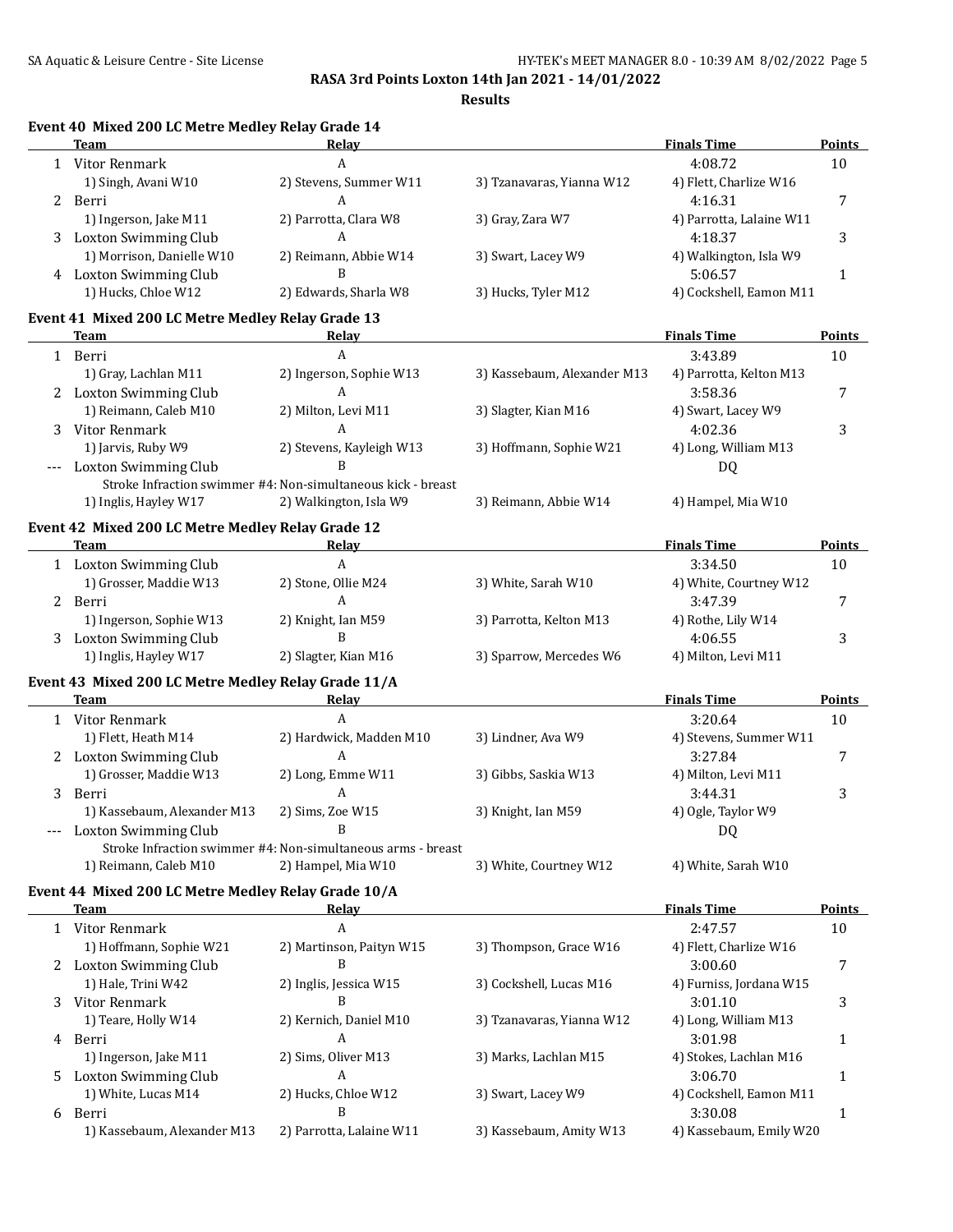#### **Results**

## **Event 45 Mixed 50 LC Metre Breaststroke Time Only**

|       | Name                                           |     | Age Team             | <b>Finals Time</b> |
|-------|------------------------------------------------|-----|----------------------|--------------------|
|       | Lyons, Imogen                                  | 13  | Vitor Renmark        | 47.69              |
|       | 2 Savcic, Peter                                | 66. | Vitor Renmark        | 47.85              |
|       | 3 Swart, Declan                                | 11  | Loxton Swimming Club | 1:07.27            |
|       | 4 Walkington, Isla                             | Q.  | Loxton Swimming Club | 1:43.74            |
| $---$ | Obst. Lucas                                    | 10. | Loxton Swimming Club | DQ                 |
|       | Hands brought beyond the hipline during stroke |     |                      |                    |
|       | --- Hardwick. Madden                           | 10  | Vitor Renmark        | DQ                 |
|       | Hands brought beyond the hipline during stroke |     |                      |                    |

## **Event 46 Mixed 50 LC Metre Breaststroke Grade 15/A**

|     | Name                                               |    | Age Team                | <b>Finals Time</b> | <u>Points</u> |
|-----|----------------------------------------------------|----|-------------------------|--------------------|---------------|
| 1   | Ogle, Taylor                                       |    | 9 Berri                 | 1:05.18            | 6             |
| 2   | Hampel, Mia                                        |    | 10 Loxton Swimming Club | 1:06.21            | 4             |
| 3   | Parrotta, Lalaine                                  | 11 | Berri                   | 1:09.35            | 2             |
| 4   | Hucks, Chloe                                       |    | 12 Loxton Swimming Club | 1:11.40            | 1             |
| 5   | Jarvis, Ruby                                       |    | 9 Vitor Renmark         | 1:17.04            | 1             |
| 6   | Cockshell, Eamon                                   |    | 11 Loxton Swimming Club | 1:23.15            | 1             |
| 7   | Parrotta, Clara                                    |    | 8 Berri                 | 1:38.54            | 1             |
|     | Event 47 Mixed 50 LC Metre Breaststroke Grade 15/A |    |                         |                    |               |
|     | <b>Name</b>                                        |    | Age Team                | <b>Finals Time</b> | <b>Points</b> |
| 1   | Edwards, Sharla                                    |    | 8 Loxton Swimming Club  | 1:22.56            | 6             |
| 2   | Morrison, Danielle                                 |    | 10 Loxton Swimming Club | 1:29.05            | 4             |
| 3   | Hucks, Tyler                                       |    | 12 Loxton Swimming Club | 1:42.33            | 2             |
|     | Event 48 Mixed 50 LC Metre Breaststroke Grade 14   |    |                         |                    |               |
|     | Name                                               |    | <u>Age Team</u>         | <b>Finals Time</b> | <b>Points</b> |
| 1   | Tzanavaras, Yianna                                 |    | 12 Vitor Renmark        | 56.22              | 6             |
| 2   | Stevens, Summer                                    |    | 11 Vitor Renmark        | 1:02.52            | 4             |
| 3   | Swart, Lacey                                       |    | 9 Loxton Swimming Club  | 1:05.77            | 2             |
| 4   | Reimann, Abbie                                     |    | 14 Loxton Swimming Club | 1:06.78            | 1             |
| 5   | Stevens, Kayleigh                                  |    | 13 Vitor Renmark        | 1:10.92            | $\mathbf{1}$  |
| --- | Flett, Charlize                                    |    | 16 Vitor Renmark        | <b>NS</b>          |               |
|     | Event 49 Mixed 50 LC Metre Breaststroke Grade 13   |    |                         |                    |               |
|     | Name                                               |    | Age Team                | <b>Finals Time</b> | Points        |
|     | 1 Long, William                                    |    | 13 Vitor Renmark        | 54.88              | 6             |
| 2   | Milton, Levi                                       |    | 11 Loxton Swimming Club | 56.39              | 4             |
| 3   | Slagter, Kian                                      |    | 16 Loxton Swimming Club | 57.05              | 2             |
| 4   | Hoffmann, Sophie                                   |    | 21 Vitor Renmark        | 57.14              | 1             |
| 5   | Parrotta, Kelton                                   |    | 13 Berri                | 57.88              | 1             |
| 6   | Kassebaum, Alexander                               |    | 13 Berri                | 1:00.56            | 1             |
| 7   | Ingerson, Sophie                                   |    | 13 Berri                | 1:00.68            | 1             |
|     | Event 50 Mixed 50 LC Metre Breaststroke Grade 12   |    |                         |                    |               |
|     | <b>Name</b>                                        |    | Age Team                | <b>Finals Time</b> | <b>Points</b> |
|     | 1 Schloithe, Lily L                                |    | 12 Vitor Renmark        | 51.67              | 6             |
| 2   | White, Courtney                                    |    | 12 Loxton Swimming Club | 53.40              | 4             |
| 3   | Grosser, Maddie                                    |    | 13 Loxton Swimming Club | 54.19              | 2             |
| 4   | Rothe, Lily                                        |    | 14 Berri                | 54.33              | 1             |
| 5   | White, Sarah                                       |    | 10 Loxton Swimming Club | 55.90              | 1             |
| 6   | Knight, Ian                                        |    | 59 Berri                | 57.98              | $\mathbf{1}$  |

# --- Gray, Lachlan 11 Berri NS **Event 51 Mixed 50 LC Metre Breaststroke Grade 11/A**

| Name           | Team<br>Age         | <b>Finals Time</b> | <b>Points</b> |
|----------------|---------------------|--------------------|---------------|
| Lambert, Jenna | Vitor Renmark<br>16 | ۲۱ ລດ<br>J I.Z.    |               |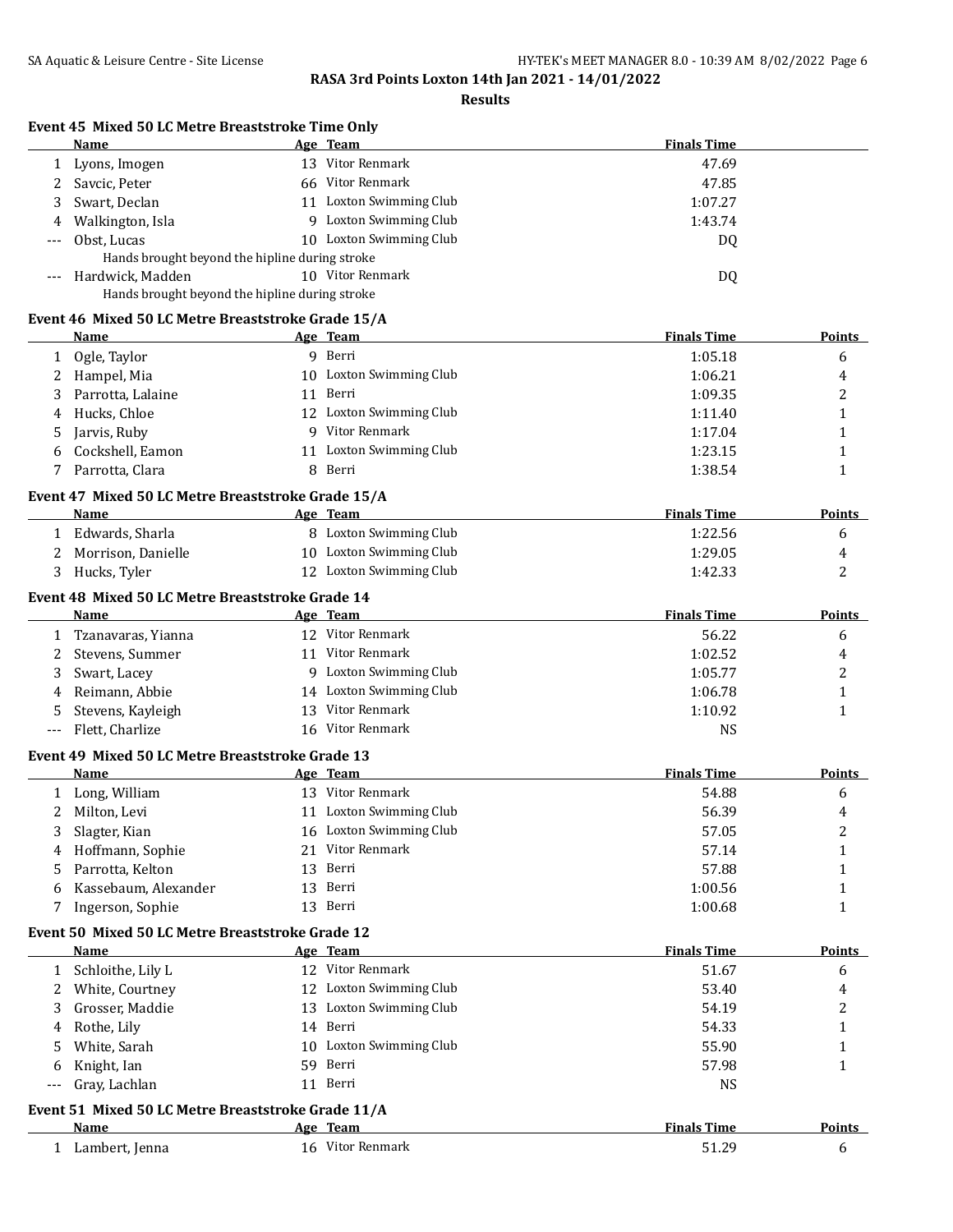**Results**

## **(Event 51 Mixed 50 LC Metre Breaststroke Grade 11/A)**

|    | Name            |    | Age Team                | <b>Finals Time</b> | Points |
|----|-----------------|----|-------------------------|--------------------|--------|
|    | Gibbs, Saskia   |    | 13 Loxton Swimming Club | 51.79              | 4      |
|    | Long, Emme      |    | 11 Loxton Swimming Club | 52.32              | ∼      |
| 4  | Teare, Holly    | 14 | Vitor Renmark           | 53.05              |        |
| 5. | Thompson, Grace |    | 16 Vitor Renmark        | 53.08              |        |
|    | Stone, Ollie    |    | 24 Loxton Swimming Club | 53.58              |        |

## **Event 52 Mixed 100 LC Metre Breaststroke Grade 10/A**

|   | Name                |     | <u>Age Team</u>         | <b>Finals Time</b> | <b>Points</b> |
|---|---------------------|-----|-------------------------|--------------------|---------------|
|   | Sims, Oliver        |     | 13 Berri                | 1:41.60            | 6             |
|   | Marks, Lachlan      |     | 15 Berri                | 1:41.62            | 4             |
| 3 | White, Lucas        |     | 14 Loxton Swimming Club | 1:42.54            | ▵             |
|   | 4 Hale, Trini       |     | 42 Loxton Swimming Club | 1:43.30            |               |
|   | 5 Inglis, Jessica   |     | 15 Loxton Swimming Club | 1:43.40            |               |
| 6 | Stokes, Lachlan     |     | 16 Berri                | 1:44.24            |               |
|   | 7 Martinson, Paityn |     | 15 Vitor Renmark        | 1:46.39            |               |
| 8 | Flett. Heath        |     | 14 Vitor Renmark        | 1:47.14            |               |
| 9 | Kassebaum, Amity    | 13. | Berri                   | 1:55.15            |               |

## **Event 53 Mixed 100 LC Metre Breaststroke Grade 9**

|   | Name               | Age Team                | <b>Finals Time</b> | <b>Points</b> |
|---|--------------------|-------------------------|--------------------|---------------|
|   | Stokes, Brett      | 49 Berri                | 1:41.36            | 6             |
|   | Cockshell, Lucas   | 16 Loxton Swimming Club | 1:46.36            | 4             |
|   | Wishart, Charlotte | 15 Berri                | 1:48.03            | っ<br>▵        |
| 4 | Kassebaum, Emily   | 20 Berri                | 1:49.52            |               |
|   | 5 Binder, Harry    | Loxton Swimming Club    | 1:50.34            |               |
| 6 | Thompson, Sophie   | 15 Vitor Renmark        | 1:50.36            |               |
|   | Inglis, Hayley     | Loxton Swimming Club    | 1:51.49            |               |
|   | Sims, Zoe          | 15 Berri                | 1:53.30            |               |

#### **Event 54 Mixed 100 LC Metre Breaststroke Grade 8**

|              | <b>Name</b>                                      |    | Age Team                | <b>Finals Time</b> | <b>Points</b> |
|--------------|--------------------------------------------------|----|-------------------------|--------------------|---------------|
|              | Riedel, Hugh                                     | 12 | Vitor Renmark           | 1:34.08            | 6             |
|              | Harding, Jasper                                  | 18 | Berri                   | 1:36.23            | 4             |
|              | Verrall, Brock                                   | 25 | Berri                   | 1:36.86            | 2             |
|              | Hoffmann, Ethan                                  | 16 | Vitor Renmark           | 1:37.26            |               |
|              | Harding, Oscar                                   | 18 | Berri                   | 1:38.06            |               |
| 6            | Moore, Rory                                      | 15 | Berri                   | 1:38.35            |               |
|              | Furniss, Jordana                                 | 15 | Loxton Swimming Club    | 1:44.62            | 1             |
|              | Event 55 Mixed 100 LC Metre Breaststroke Grade 7 |    |                         |                    |               |
|              | Name                                             |    | Age Team                | <b>Finals Time</b> | <b>Points</b> |
|              | Lyons, Sue                                       |    | 53 Vitor Renmark        | 1:34.10            | 6             |
|              | Long, Maddy                                      |    | 16 Loxton Swimming Club | 1:48.19            | 4             |
|              | Event 56 Mixed 100 LC Metre Breaststroke Grade 6 |    |                         |                    |               |
|              | Name                                             |    | Age Team                | <b>Finals Time</b> | Points        |
|              | White, Bailey                                    |    | 15 Loxton Swimming Club | 1:23.86            | 6             |
|              | Event 57 Mixed 100 LC Metre Breaststroke Grade 5 |    |                         |                    |               |
|              | Name                                             |    | Age Team                | <b>Finals Time</b> | <b>Points</b> |
| $\mathbf{1}$ | White, Jordan                                    | 17 | Loxton Swimming Club    | 1:24.78            | 6             |
|              | Event 60 Mixed 50 LC Metre Backstroke Time Only  |    |                         |                    |               |
|              | Name                                             |    | Age Team                | <b>Finals Time</b> |               |
|              | Lyons, Imogen                                    |    | 13 Vitor Renmark        | 43.95              |               |
| 2            | Obst, Lucas                                      |    | 10 Loxton Swimming Club | 1:07.09            |               |

--- Rudd, Maddie 11 Loxton Swimming Club 11 Loxton Swimming Club 11 NS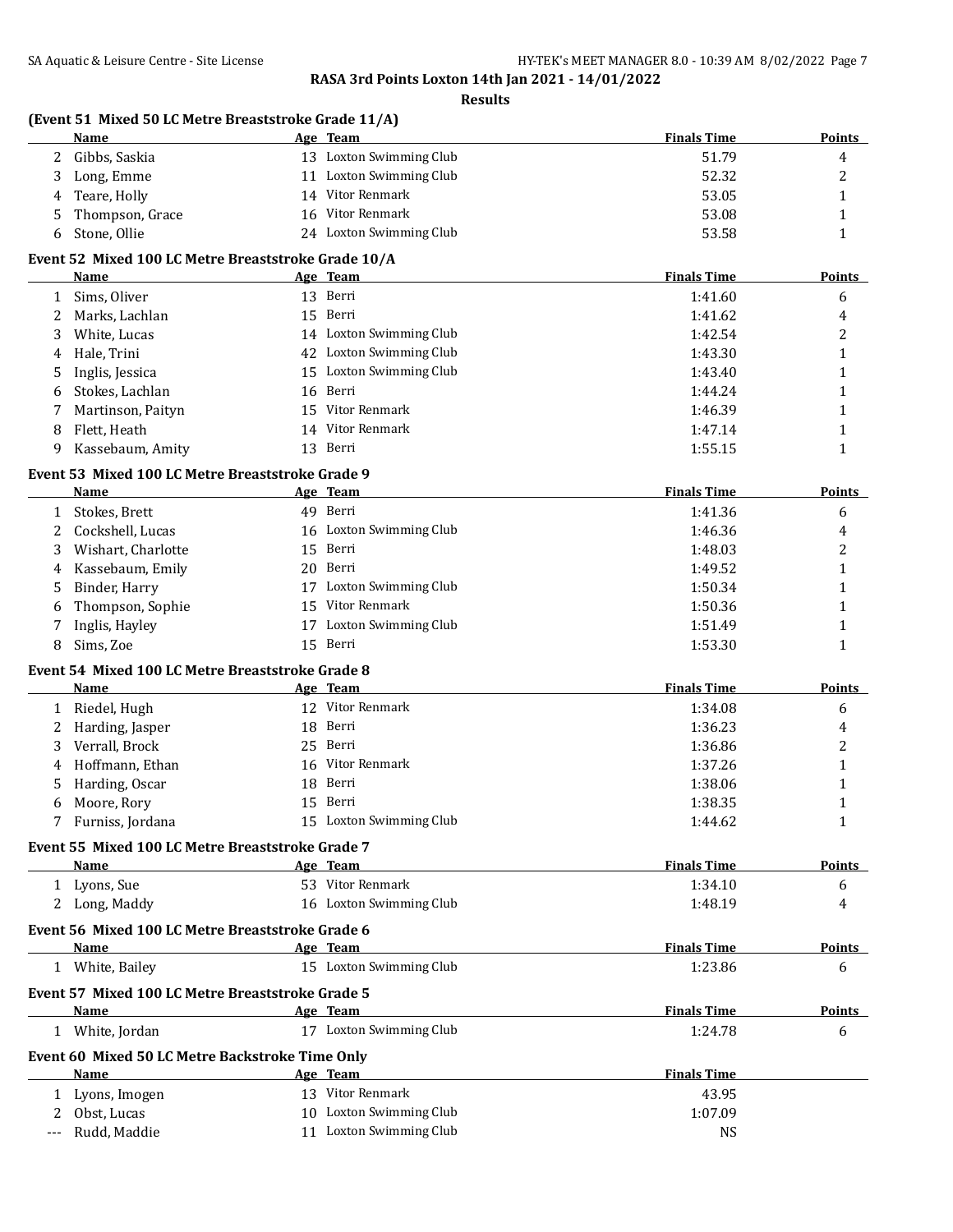**Results**

# **Event 61 Mixed 50 LC Metre Backstroke Grade 15/A**

|              | Name                                                   |    | Age Team                | <b>Finals Time</b> | Points        |
|--------------|--------------------------------------------------------|----|-------------------------|--------------------|---------------|
| 1            | Ingerson, Jake                                         |    | 11 Berri                | 1:04.81            | 6             |
| 2            | Lindner, Ava                                           |    | 9 Vitor Renmark         | 1:10.71            | 4             |
| 3            | Stevens, Summer                                        | 11 | Vitor Renmark           | 1:14.41            | 2             |
| 4            | Gray, Zara                                             | 7  | Berri                   | 1:19.52            | 1             |
| 5            | Edwards, Sharla                                        | 8  | Loxton Swimming Club    | 1:25.72            | 1             |
| 6            | Parrotta, Clara                                        | 8  | Berri                   | 1:30.08            | 1             |
|              | Walkington, Isla                                       |    | 9 Loxton Swimming Club  | 1:32.48            | 1             |
| 8            | Walkington, Noah                                       |    | 7 Loxton Swimming Club  | 1:50.12            | $\mathbf{1}$  |
|              | Ogle, Taylor                                           |    | 9 Berri                 | <b>NS</b>          |               |
|              | Event 62 Mixed 50 LC Metre Backstroke Grade 15/A       |    |                         |                    |               |
|              | Name                                                   |    | Age Team                | <b>Finals Time</b> | <b>Points</b> |
|              | 1 Hucks, Tyler                                         |    | 12 Loxton Swimming Club | 1:13.89            | 6             |
| 2            | Cockshell, Eamon                                       |    | 11 Loxton Swimming Club | 1:14.04            | 4             |
| $---$        | Sparrow, Mercedes                                      |    | 6 Loxton Swimming Club  | <b>NS</b>          |               |
|              |                                                        |    |                         |                    |               |
|              | Event 63 Mixed 50 LC Metre Backstroke Grade 14<br>Name |    | Age Team                | <b>Finals Time</b> | <b>Points</b> |
|              | Long, William                                          |    | 13 Vitor Renmark        | 1:03.77            | 6             |
| $\mathbf{1}$ |                                                        |    | 14 Loxton Swimming Club | 1:04.31            |               |
| 2            | Reimann, Abbie<br>Singh, Avani                         |    | 10 Vitor Renmark        |                    | 4             |
| 3            |                                                        |    | 10 Loxton Swimming Club | 1:06.60            | 2             |
| 4            | Morrison, Danielle                                     |    |                         | 1:14.72            | 1             |
|              | Event 64 Mixed 50 LC Metre Backstroke Grade 13         |    |                         |                    |               |
|              | Name                                                   |    | Age Team                | <b>Finals Time</b> | <b>Points</b> |
| 1            | Tzanavaras, Yianna                                     |    | 12 Vitor Renmark        | 54.39              | 6             |
| 2            | Milton, Levi                                           |    | 11 Loxton Swimming Club | 1:00.67            | 4             |
| 3            | Stevens, Kayleigh                                      |    | 13 Vitor Renmark        | 1:01.44            | 2             |
| 4            | Hardwick, Madden                                       |    | 10 Vitor Renmark        | 1:01.93            | 1             |
| 5            | Parrotta, Lalaine                                      |    | 11 Berri                | 1:05.29            | 1             |
| 6            | Hucks, Chloe                                           |    | 12 Loxton Swimming Club | 1:06.11            | 1             |
| 7            | Inglis, Hayley                                         |    | 17 Loxton Swimming Club | 1:06.18            | 1             |
| 8            | Jarvis, Ruby                                           |    | 9 Vitor Renmark         | 1:07.63            | 1             |
| ---          | Gray, Lachlan                                          |    | 11 Berri                | <b>NS</b>          |               |
|              | Event 65 Mixed 50 LC Metre Backstroke Grade 12         |    |                         |                    |               |
|              | Name                                                   |    | Age Team                | <b>Finals Time</b> | <b>Points</b> |
|              | 1 Parrotta, Kelton                                     |    | 13 Berri                | 52.79              | 6             |
| 2            | Kernich, Daniel                                        | 10 | Vitor Renmark           | 53.02              | 4             |
| 3            | Schloithe, Lily L                                      |    | 12 Vitor Renmark        | 56.45              | 2             |
| 4            | Knight, Ian                                            |    | 59 Berri                | 56.97              | 1             |
| 5            | Ingerson, Sophie                                       |    | 13 Berri                | 57.93              | 1             |
| 6            | Hampel, Mia                                            |    | 10 Loxton Swimming Club | 58.10              | 1             |
| 7            | Reimann, Caleb                                         |    | 10 Loxton Swimming Club | 1:00.46            | 1             |
|              | Event 66 Mixed 50 LC Metre Backstroke Grade 11/A       |    |                         |                    |               |
|              | Name                                                   |    | Age Team                | <b>Finals Time</b> | <b>Points</b> |
|              | 1 Flett, Heath                                         |    | 14 Vitor Renmark        | 45.21              | 6             |
| 2            | Grosser, Maddie                                        |    | 13 Loxton Swimming Club | 51.70              | 4             |
| 3            | Thompson, Sophie                                       |    | 15 Vitor Renmark        | 51.80              | 2             |
| 4            | Swart, Lacey                                           |    | 9 Loxton Swimming Club  | 54.41              | 1             |
| 5            | Kassebaum, Alexander                                   |    | 13 Berri                | 54.60              | 1             |
|              | Event 67 Mixed 100 LC Metre Backstroke Grade 10/A      |    |                         |                    |               |
|              | Name                                                   |    | Age Team                | <b>Finals Time</b> | <b>Points</b> |
|              | 1 Hoffmann, Sophie                                     |    | 21 Vitor Renmark        | 1:49.63            | 6             |
| 2            | White, Courtney                                        |    | 12 Loxton Swimming Club | 1:49.67            | 4             |
|              |                                                        |    |                         |                    |               |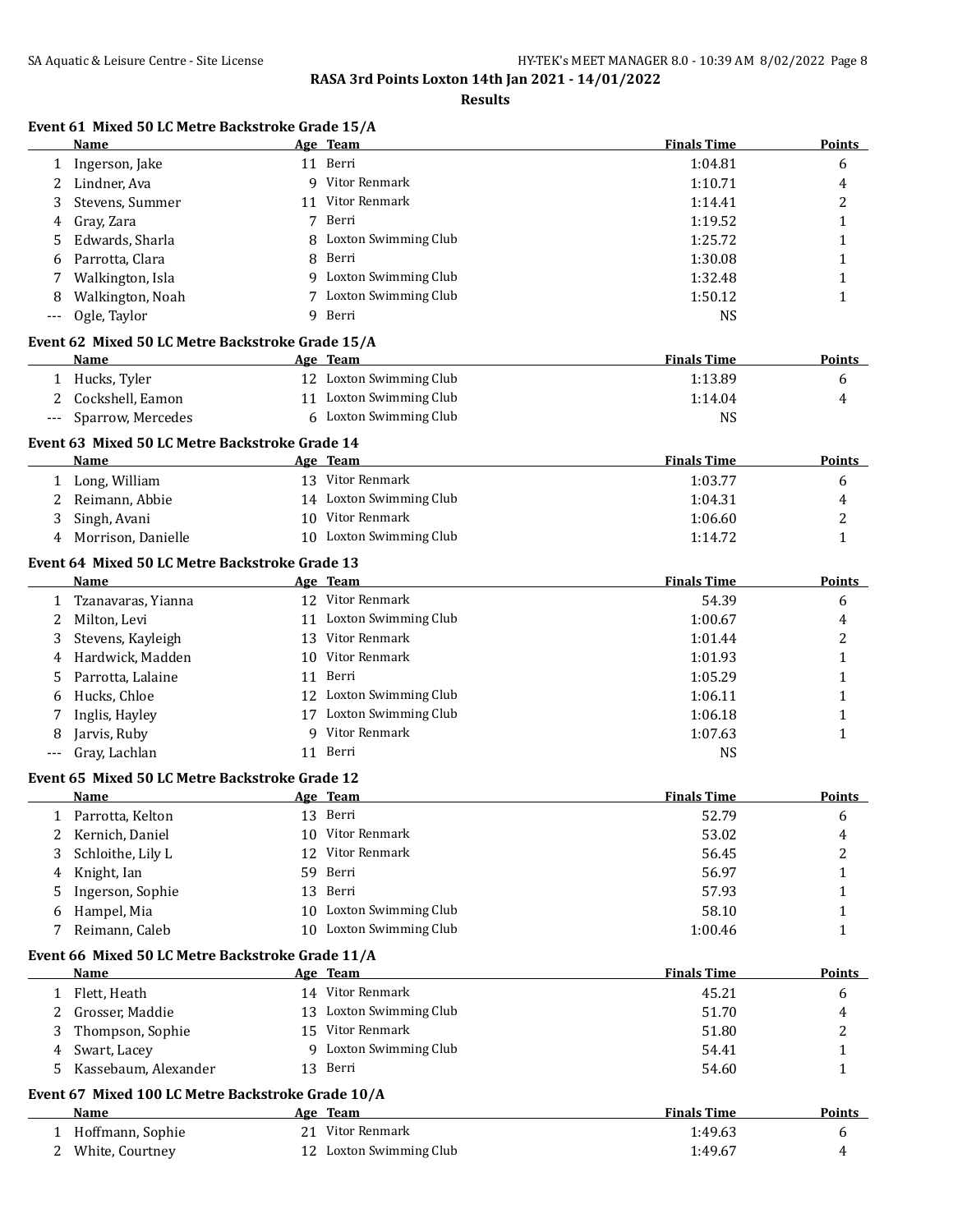$\overline{a}$ 

**RASA 3rd Points Loxton 14th Jan 2021 - 14/01/2022**

**Results**

## **(Event 67 Mixed 100 LC Metre Backstroke Grade 10/A)**

|     | <b>Name</b>      | <u>Age Team</u>         | <b>Finals Time</b> | <b>Points</b> |
|-----|------------------|-------------------------|--------------------|---------------|
|     | Stokes, Lachlan  | 16 Berri                | 1:50.49            | ∸             |
| 4   | Long, Emme       | 11 Loxton Swimming Club | 1:55.49            |               |
| 5.  | White, Sarah     | 10 Loxton Swimming Club | 1:56.08            |               |
|     | --- Sims, Oliver | 13 Berri                | NS                 |               |
| --- | Flett, Charlize  | 16 Vitor Renmark        | NS                 |               |

## **Event 68 Mixed 100 LC Metre Backstroke Grade 9**

|          | Name                          |    | <u>Age Team</u>         | <b>Finals Time</b> | <b>Points</b> |
|----------|-------------------------------|----|-------------------------|--------------------|---------------|
|          | Moore, Rory                   |    | 15 Berri                | 1:37.53            | 6             |
|          | Teare, Holly                  |    | 14 Vitor Renmark        | 1:39.38            | 4             |
|          | Hale, Trini                   |    | 42 Loxton Swimming Club | 1:42.07            | າ<br>∼        |
| 4        | Harding, Oscar                |    | 18 Berri                | 1:45.94            |               |
| $---$    | Slagter, Kian                 |    | 16 Loxton Swimming Club | DQ                 |               |
|          | Non-continuous turning action |    |                         |                    |               |
| $\cdots$ | Furniss, Jordana              | 15 | Loxton Swimming Club    | NS                 |               |

### **Event 69 Mixed 100 LC Metre Backstroke Grade 8**

|   | <b>Name</b>                                    | Age Team                | <b>Finals Time</b> | <b>Points</b> |
|---|------------------------------------------------|-------------------------|--------------------|---------------|
| 1 | Marks, Lachlan                                 | 15 Berri                | 1:30.19            | 6             |
|   | Gibbs, Saskia                                  | 13 Loxton Swimming Club | 1:33.13            | 4             |
| 3 | White, Lucas                                   | 14 Loxton Swimming Club | 1:34.56            | 2             |
| 4 | Harding, Jasper                                | 18 Berri                | 1:35.10            | 1             |
| 5 | Martinson, Paityn                              | 15 Vitor Renmark        | 1:36.01            | 1             |
| 6 | Binder, Harry                                  | 17 Loxton Swimming Club | 1:36.82            | 1             |
|   | Kassebaum, Amity                               | 13 Berri                | 1:38.83            | 1             |
| 8 | Stokes, Brett                                  | 49 Berri                | 1:52.04            | 1             |
|   | Event 70 Mixed 100 LC Metre Backstroke Grade 7 |                         |                    |               |
|   | Name                                           | Age Team                | <b>Finals Time</b> | <b>Points</b> |
| 1 | Wishart, Charlotte                             | 15 Berri                | 1:29.69            | 6             |
|   | Cockshell, Lucas                               | 16 Loxton Swimming Club | 1:31.85            | 4             |
| 3 | Stone, Ollie                                   | 24 Loxton Swimming Club | 1:38.00            | 2             |
|   | Kassebaum, Emily                               | 20 Berri                | <b>NS</b>          |               |
|   | Event 71 Mixed 100 LC Metre Backstroke Grade 6 |                         |                    |               |
|   | Name                                           | Age Team                | <b>Finals Time</b> | <b>Points</b> |
| 1 | Riedel, Hugh                                   | 12 Vitor Renmark        | 1:23.75            | 6             |
| 2 | Verrall, Brock                                 | 25 Berri                | 1:24.53            | 4             |
| 3 | Long, Maddy                                    | 16 Loxton Swimming Club | 1:26.02            | 2             |
|   | Inglis, Jessica                                | 15 Loxton Swimming Club | 1:29.34            | 1             |
|   | Lyons, Sue                                     | 53 Vitor Renmark        | 1:31.61            | 1             |
|   | Event 72 Mixed 100 LC Metre Backstroke Grade 5 |                         |                    |               |
|   | Name                                           | Age Team                | <b>Finals Time</b> | <b>Points</b> |
|   | 1 White, Bailey                                | 15 Loxton Swimming Club | 1:23.70            | 6             |
|   | Lambert, Jenna                                 | 16 Vitor Renmark        | 1:30.72            | 4             |
|   | Event 73 Mixed 100 LC Metre Backstroke Grade 4 |                         |                    |               |
|   | Name                                           | Age Team                | <b>Finals Time</b> | Points        |
|   | 1 Hoffmann, Ethan                              | 16 Vitor Renmark        | 1:19.15            | 6             |
|   | Event 74 Mixed 100 LC Metre Backstroke Grade 3 |                         |                    |               |
|   | Name                                           | Age Team                | <b>Finals Time</b> | Points        |
|   | 1 White, Jordan                                | 17 Loxton Swimming Club | 1:15.56            | 6             |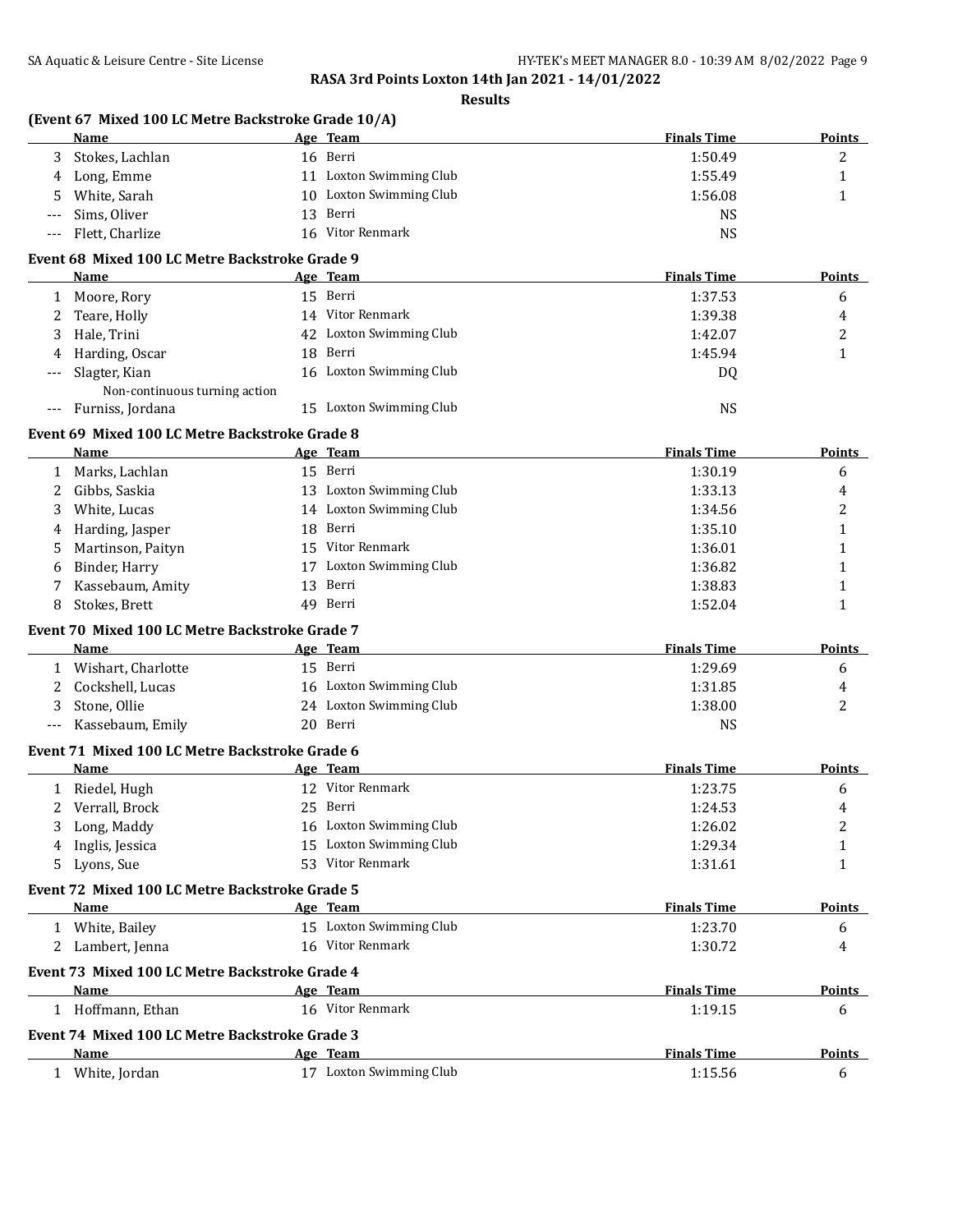|    |                                                                   |                                | RASA 31'U POINIS LOXION 14'UI JAN 2021 - 14/01/2022<br><b>Results</b> |                                |               |
|----|-------------------------------------------------------------------|--------------------------------|-----------------------------------------------------------------------|--------------------------------|---------------|
|    | Event 76 Mixed 100 LC Metre Medley Relay Grade 9<br><b>Team</b>   | Relay                          |                                                                       | <b>Finals Time</b>             | Points        |
|    | 1 Berri                                                           | $\, {\bf B}$                   |                                                                       | 2:47.84                        | 10            |
|    | 1) Moore, Rory M15                                                | 2) Kassebaum, Emily W20        | 3) Stokes, Brett M49                                                  | 4) Wishart, Charlotte W15      |               |
|    | 2 Loxton Swimming Club                                            | A                              |                                                                       | 2:51.87                        | 7             |
|    | 1) Binder, Harry M17                                              | 2) Cockshell, Lucas M16        | 3) Furniss, Jordana W15                                               | 4) White, Sarah W10            |               |
| 3  | Berri                                                             | A                              |                                                                       | 2:58.12                        | 3             |
|    | 1) Harding, Oscar M18                                             | 2) Gray, Lachlan M11           | 3) Kassebaum, Amity W13                                               | 4) Sims, Zoe W15               |               |
|    | 4 Vitor Renmark                                                   | A                              |                                                                       |                                |               |
|    | 1) Schloithe, Lily L W12                                          |                                |                                                                       | 3:11.14                        | $\mathbf{1}$  |
|    |                                                                   | 2) Tzanavaras, Yianna W12<br>B | 3) Stevens, Kayleigh W13                                              | 4) Flett, Charlize W16         |               |
| 5. | Loxton Swimming Club                                              |                                |                                                                       | 3:37.62                        | $\mathbf{1}$  |
|    | 1) Hucks, Chloe W12                                               | 2) Inglis, Hayley W17          | 3) Cockshell, Eamon M11                                               | 4) Morrison, Danielle W10      |               |
|    | Event 77 Mixed 200 LC Metre Medley Relay Grade 7.8<br><b>Team</b> | Relay                          |                                                                       | <b>Finals Time</b>             | Points        |
|    |                                                                   | A                              |                                                                       |                                |               |
|    | 1 Berri                                                           |                                |                                                                       | 2:45.49                        | 10            |
|    | 1) Marks, Lachlan M15<br>2 Berri                                  | 2) Rothe, Lily W14<br>B        | 3) Harding, Jasper M18                                                | 4) Sims, Oliver M13<br>2:47.53 | 7             |
|    | 1) Wishart, Charlotte W15                                         | 2) Harding, Oscar M18          | 3) Kassebaum, Alexander M13                                           | 4) Moore, Rory M15             |               |
|    | <b>Loxton Swimming Club</b>                                       | A                              |                                                                       | 2:47.71                        |               |
| 3  | 1) Cockshell, Lucas M16                                           | 2) Long, Emme W11              | 3) Grosser, Maddie W13                                                | 4) Hale, Trini W42             | 3             |
|    |                                                                   | A                              |                                                                       |                                |               |
|    | 4 Vitor Renmark                                                   |                                |                                                                       | 2:50.48                        | $\mathbf{1}$  |
|    | 1) Lyons, Sue W53                                                 | 2) Hoffmann, Ethan M16<br>B    | 3) Riedel, Hugh M12                                                   | 4) Thompson, Grace W16         |               |
| 5  | <b>Loxton Swimming Club</b>                                       |                                |                                                                       | 2:51.59                        | $\mathbf{1}$  |
|    | 1) Inglis, Jessica W15                                            | 2) White, Courtney W12         | 3) Long, Maddy W16                                                    | 4) Gibbs, Saskia W13           |               |
|    | Event 78 Mixed 200 LC Metre Medley Relay Grade 6,5                |                                |                                                                       |                                |               |
|    | <b>Team</b>                                                       | Relay                          |                                                                       | <b>Finals Time</b>             | Points        |
|    | 1 Vitor Renmark                                                   | $\overline{A}$                 |                                                                       | 2:28.65                        | 10            |
|    | 1) Teare, Holly W14                                               | 2) Thompson, Sophie W15        | 3) Hoffmann, Sophie W21                                               | 4) Martinson, Paityn W15       |               |
|    | 2 Berri                                                           | A                              |                                                                       | 2:30.79                        | 7             |
|    | 1) Verrall, Brock M25                                             | 2) Harding, Jasper M18         | 3) Stokes, Lachlan M16                                                | 4) Stokes, Brett M49           |               |
|    | 3 Loxton Swimming Club                                            | A                              |                                                                       | 2:35.16                        | 3             |
|    | 1) White, Bailey M15                                              | 2) White, Jordan M17           | 3) Stone, Ollie M24                                                   | 4) Slagter, Kian M16           |               |
| 4  | Berri                                                             | B                              |                                                                       | 2:43.87                        | $\mathbf{1}$  |
|    | 1) Rothe, Lily W14                                                | 2) Ingerson, Sophie W13        | 3) Sims, Oliver M13                                                   | 4) Sims, Zoe W15               |               |
| 5. | <b>Loxton Swimming Club</b>                                       | B                              |                                                                       | 2:52.84                        | $\mathbf{1}$  |
|    | 1) Inglis, Jessica W15                                            | 2) Long, Emme W11              | 3) Grosser, Maddie W13                                                | 4) Hale, Trini W42             |               |
|    | Event 79 Mixed 200 LC Metre Medley Relay Grade 4 &3               |                                |                                                                       |                                |               |
|    | <b>Team</b>                                                       | <b>Relay</b>                   |                                                                       | <b>Finals Time</b>             | <b>Points</b> |
|    | 1 Loxton Swimming Club                                            | B                              |                                                                       | 2:18.40                        | 10            |
|    | 1) Gibbs, Saskia W13                                              | 2) Binder, Harry M17           | 3) Stone, Ollie M24                                                   | 4) Long, Maddy W16             |               |
|    | 2 Berri                                                           | A                              |                                                                       | 2:18.48                        | 7             |
|    | 1) Kassebaum, Amity W13                                           | 2) Kassebaum, Emily W20        | 3) Moore, Rory M15                                                    | 4) Marks, Lachlan M15          |               |
|    | Vitor Renmark                                                     | A                              |                                                                       | 2:22.39                        |               |
| 3  | 1) Hoffmann, Ethan M16                                            |                                |                                                                       |                                | 3             |
|    |                                                                   | 2) Martinson, Paityn W15<br>A  | 3) Flett, Heath M14                                                   | 4) Lambert, Jenna W16          |               |
| 4  | <b>Loxton Swimming Club</b>                                       |                                |                                                                       | 2:22.98                        | 1             |
|    | 1) White, Jordan M17                                              | 2) Furniss, Jordana W15        | 3) White, Bailey M15                                                  | 4) White, Lucas M14            |               |
| 5  | Berri                                                             | B                              |                                                                       | 2:53.44                        | 1             |
|    | 1) Verrall, Brock M25                                             | 2) Stokes, Lachlan M16         | 3) Sims, Zoe W15                                                      | 4) Stokes, Brett M49           |               |
|    | Event 80 Mixed 200 LC Metre Medley Relay Grade 2 & Under          |                                |                                                                       |                                |               |
|    | <b>Team</b>                                                       | <b>Relay</b>                   |                                                                       | <b>Finals Time</b>             | Points        |
|    | 1 Loxton Swimming Club                                            | A                              |                                                                       | 2:08.62                        | 10            |
|    | 1) Stone, Ollie M24                                               | 2) Cockshell, Lucas M16        | 3) White, Jordan M17                                                  | 4) Long, Maddy W16             |               |

| Team                  | Relay                     |                        | <b>Finals Time</b>     | Points |
|-----------------------|---------------------------|------------------------|------------------------|--------|
| Loxton Swimming Club  | A                         |                        | 2:08.62                | 10     |
| 1) Stone, Ollie M24   | 2) Cockshell, Lucas M16   | 3) White, Jordan M17   | 4) Long, Maddy W16     |        |
| Berri                 | A                         |                        | 2:10.98                |        |
| 1) Harding, Oscar M18 | 2) Wishart, Charlotte W15 | 3) Harding, Jasper M18 | 4) Verrall, Brock M25  |        |
| Vitor Renmark         | A                         |                        | 2:11.96                |        |
| 1) Riedel, Hugh M12   | 2) Flett, Heath M14       | 3) Lyons, Sue W53      | 4) Hoffmann, Ethan M16 |        |